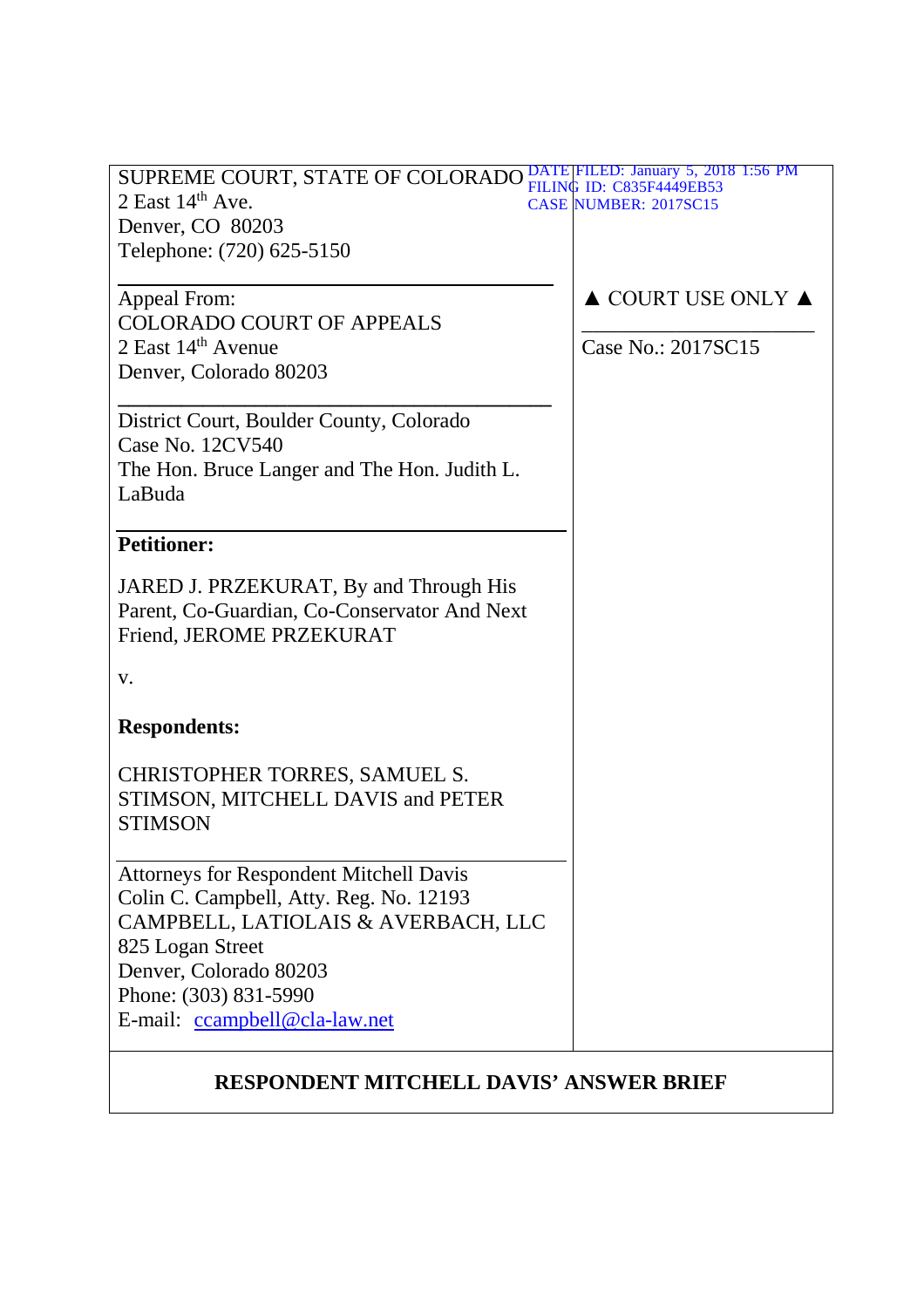Respondent, Mitchell Davis, by his attorneys Campbell, Latiolais & Averbach,

LLC, hereby submits his Answer Brief.

### **CERTIFICATION**

I hereby certify that this brief complies with all requirements of C.A.R. 28 and C.A.R. 32, including all formatting requirements set forth in these rules. Specifically, the undersigned certifies that:

The brief complies with C.A.R. 28(g). Choose one:

 $X$  It contains 4,083 words.

X It does not exceed 30 pages.

The brief complies with C.A.R. 28(k).

For the party raising the issue:

- (1) It contains under a separate heading (1) a concise statement of the applicable standard of appellate review with citation to authority; and
- (2) a citation to the precise location in the record  $(R, p, p)$ , not to an entire document, where the issue was raised and ruled on.
- X For the party responding to the issue:

It contains, under separate headings, statements of whether such party agrees with the opponent's statements concerning the standard of review and preservation for appeal; and, if not, why not.

CAMPBELL LATIOLAIS & AVERBACH, LLC

*Signed original document maintained and available pursuant to Rule 121.*

Coli Campbell

*s/ Colin C. Campbell* Colin C. Campbell, Esq.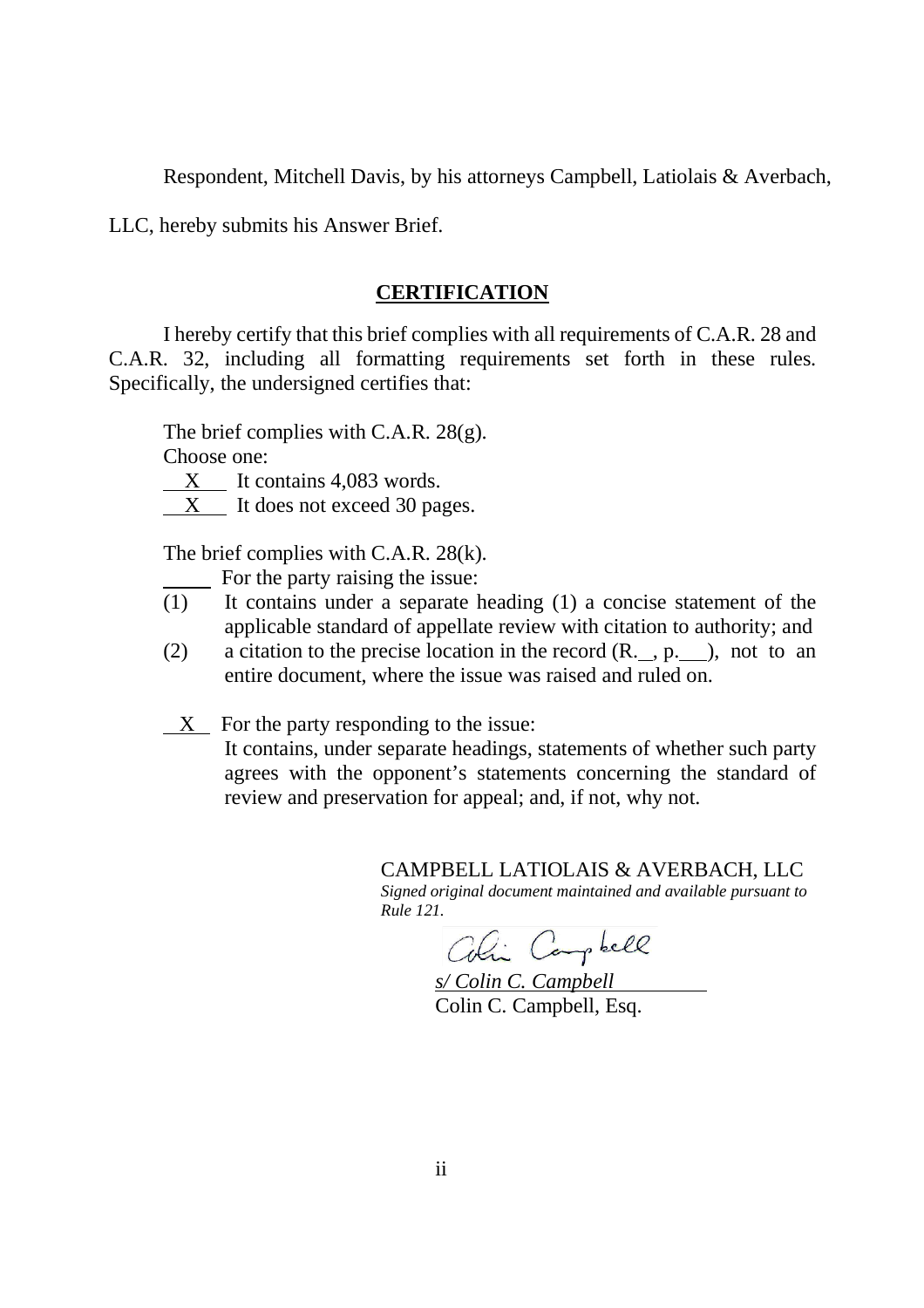# **TABLE OF CONTENTS**

| <b>Contents:</b>                                                                                                                                      |
|-------------------------------------------------------------------------------------------------------------------------------------------------------|
|                                                                                                                                                       |
|                                                                                                                                                       |
|                                                                                                                                                       |
|                                                                                                                                                       |
|                                                                                                                                                       |
|                                                                                                                                                       |
|                                                                                                                                                       |
| B. The Court of Appeals appropriately interpreted C.R.S. § 12-47-801 in<br>accordance with prior legal precedent and accepted principles of statutory |
| C. Legislative history provides no guidance as to legislative intent regarding                                                                        |
| D. The Court of Appeals' interpretation furthers, and does not negate the duty                                                                        |
|                                                                                                                                                       |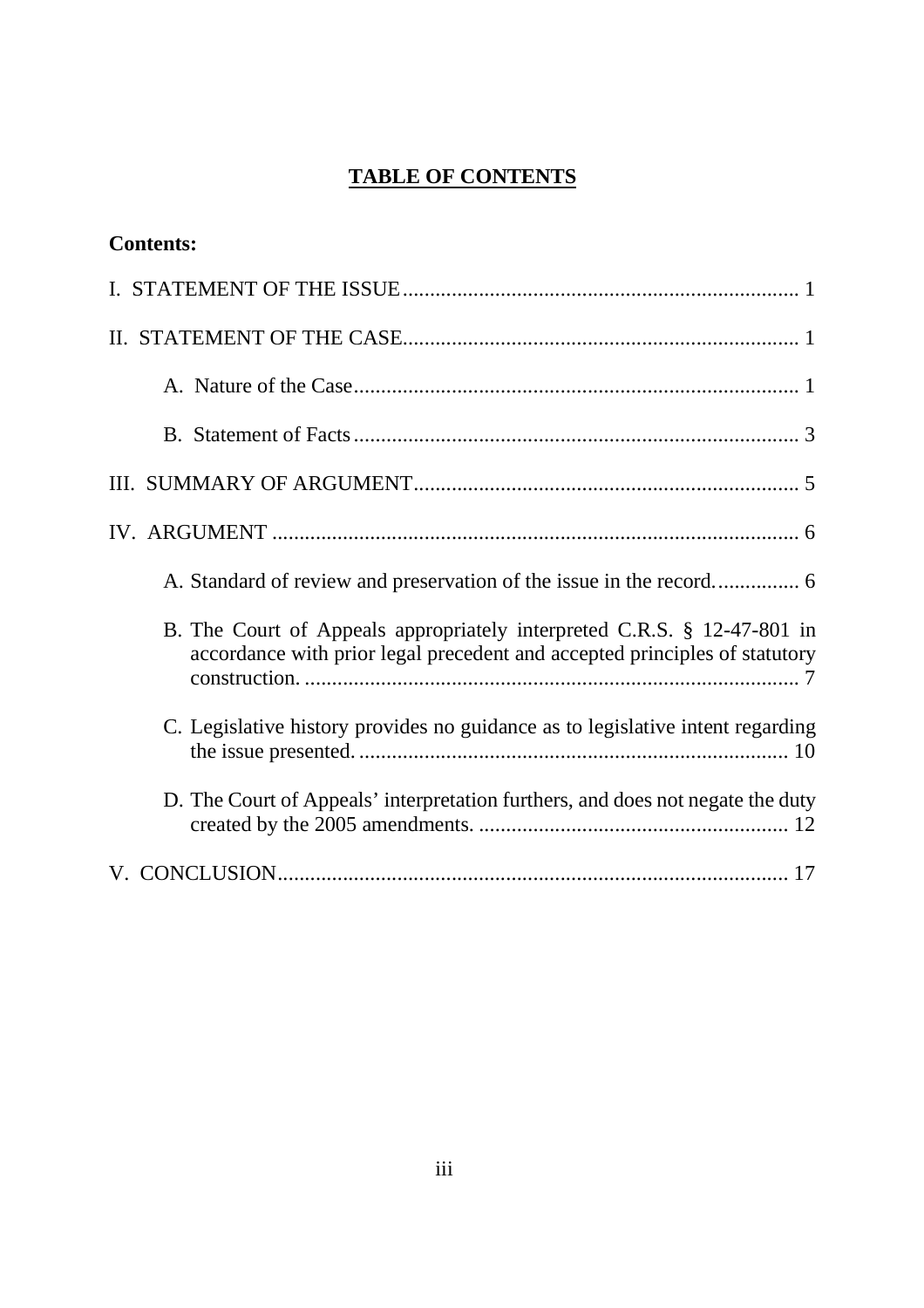# **TABLE OF AUTHORITIES**

# **Cases:**

| Bread Political Action Comm. v. Fed. Election Comm'n, 455 U.S. 577, 582 n. 3 |  |
|------------------------------------------------------------------------------|--|
|                                                                              |  |
|                                                                              |  |

# **Statutes:**

# **Other Authorities:**

|--|--|--|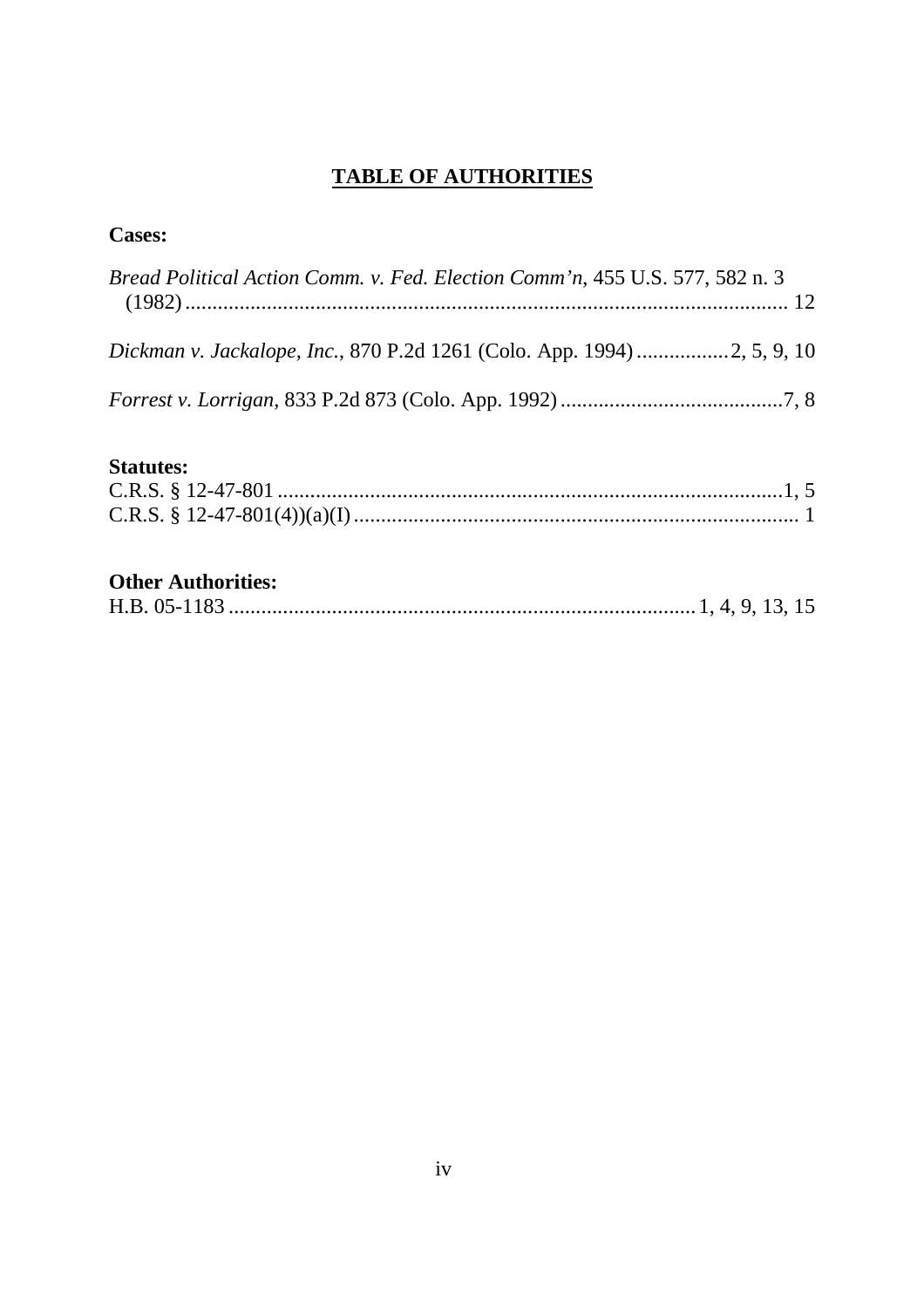# **I. STATEMENT OF THE ISSUE**

Whether the court of appeals negated the duty imposed by H.B. 05-1183  $(C.R.S. § 12-47-801(4))(a)(I)$  upon social hosts not to provide "a place" for underage drinking where the host threw a party and operated the venue to anyone of any age by requiring "actual knowledge" of a specific guest's age.

# **II. STATEMENT OF THE CASE**

# **A. Nature of the Case**

Petitioner Jared Przekurat brought this lawsuit to recover for personal injuries which he sustained in a catastrophic single-car accident. Przekurat was riding as a passenger in a car driven by his friend Hank Sieck. Previously that evening, Przekurat and Sieck had attended a party hosted by the four Respondents Christopher Torres, Samuel Stimson, Peter Stimson and Mitchell Davis. Przekurat was twentyone years of age at the time, while Sieck was twenty years old. Sieck was intoxicated at the time of the accident.

Through this lawsuit, Przekurat has sought to establish social host liability upon the Respondents pursuant to the Colorado Dram Shop Act, C.R.S. § 12-47- 801. By its terms, the Colorado Dram Shop Act imposes civil liability upon a social host who has knowingly served alcoholic beverages to a person under the age of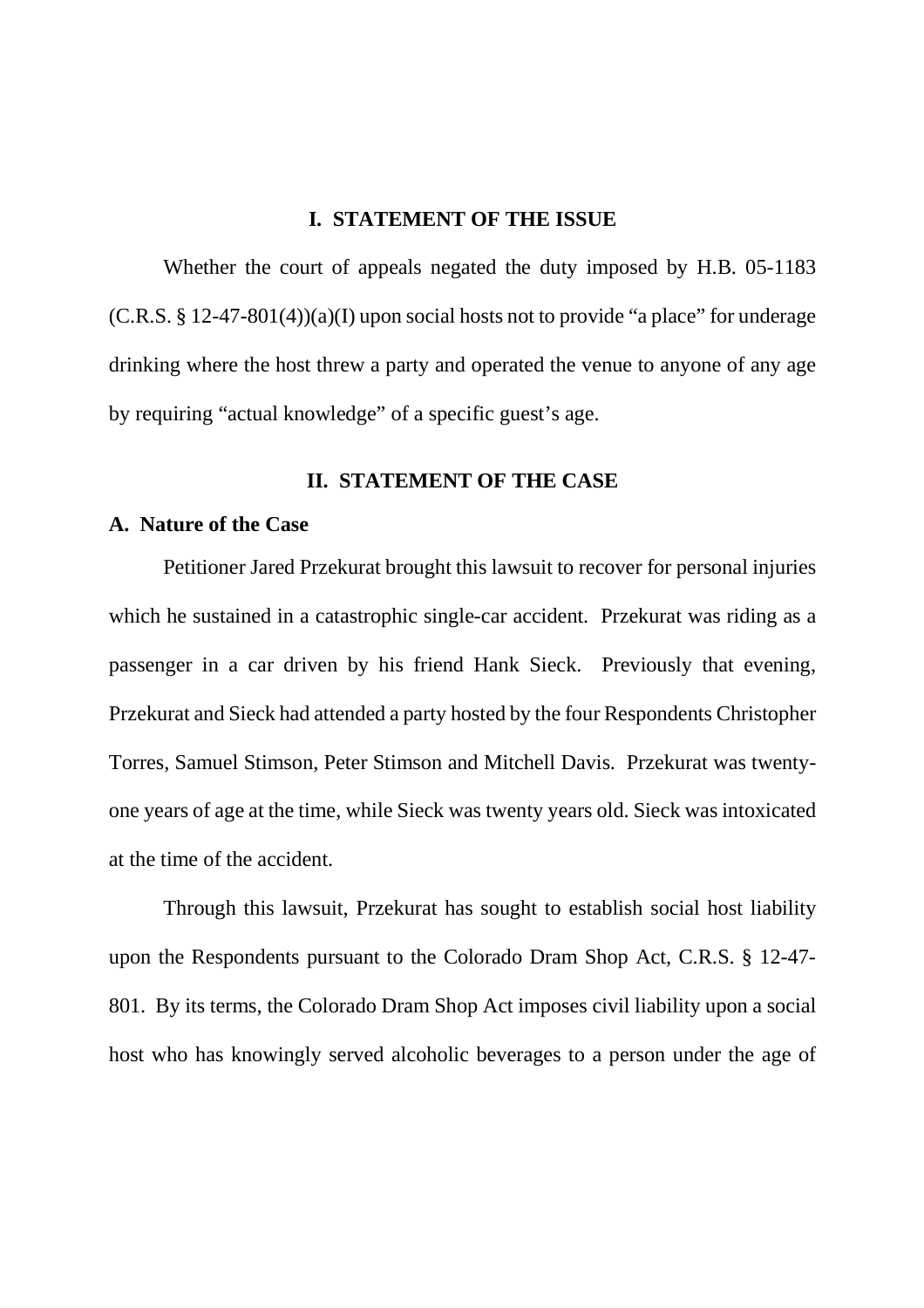twenty-one, or who "knowingly provided the person under the age of twenty-one a place to consume an alcoholic beverage."

Przekurat's lawsuit raised an issue of statutory interpretation as to whether the statutory modifier "knowingly" applies to both elements of dram shop liability; that is, whether to be found liable, a social host defendant must be aware not only that he or she has provided a place for an underage person to consume alcohol, but also that the social host knew the person consuming alcohol on their premises was in fact under the age of twenty-one.

Each of the Respondents moved for summary judgment upon grounds that none of them had invited Hank Sieck to the party, and did not know that he was under twenty-one. The trial court granted Respondents' respective motions for summary judgment. Przekurat appealed, and the court of appeals affirmed the summary judgment ruling in Respondents' favor. In affirming summary judgment, the court of appeals ruled that the word "knowingly" applies to both the act of providing a place for a person to consume an alcoholic beverage as well as to the age of the drinker. The court of appeals reasoned that such interpretation is consistent not only with its prior decision in *Dickman v. Jackalope, Inc.*, 870 P.2d 1261 (Colo. App. 1994), but is also in accord with the more general rule of statutory construction that a term used in a statute should be given consistent application throughout the entirety of the statute, to apply to each element of the statutory claim.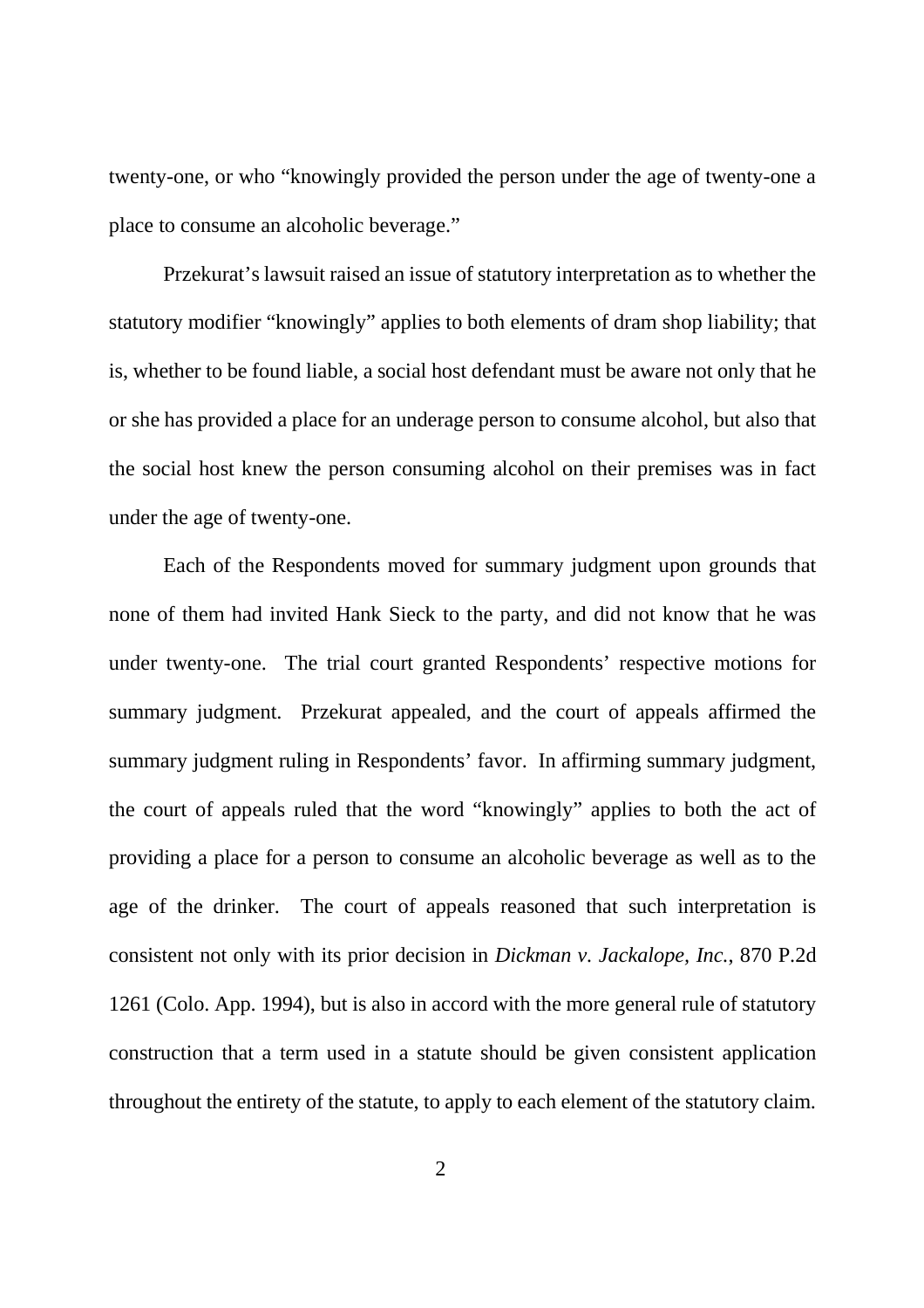#### **B. Statement of Facts**

The pertinent facts were fairly summarized in the court of appeals' slip op. As stated in ¶ 6 thereof, the Respondent hosts shared a house in Boulder. To celebrate Davis' twenty-fourth birthday and Torres' graduation from college, they planned a party at the house. The hosts invited numerous people to the party, hired a disc jockey, and provided two kegs of beer.

For his part, Mitchell Davis did not invite any underage drinkers to the party. Davis, who was twenty-four years old, testified that "I invited people that were my age because those are my friends." CF at p. 21. Davis was never made aware that any underage persons attended the party. CF at p. 713. Davis did not know either Victor Mejia or Hank Sieck, and did not encounter either of them at the party. CF, at pp. 718, 721.

Przekurat states on page 10 of his Opening Brief that Robert Fix, who invited Victor Mejia who in turn invited Hank Sieck, "had full authority from the Defendants to invite whomever he wanted to the party, including invitees under the age of twenty-one." This statement is unsupported by the record. Fix's testimony was to the contrary, as he testified in deposition that he had neither authorization nor permission to invite underage persons to the party:

> Q: Okay. Do you think that you had authorization or permission to invite those people who are underage to come and then drink at the party?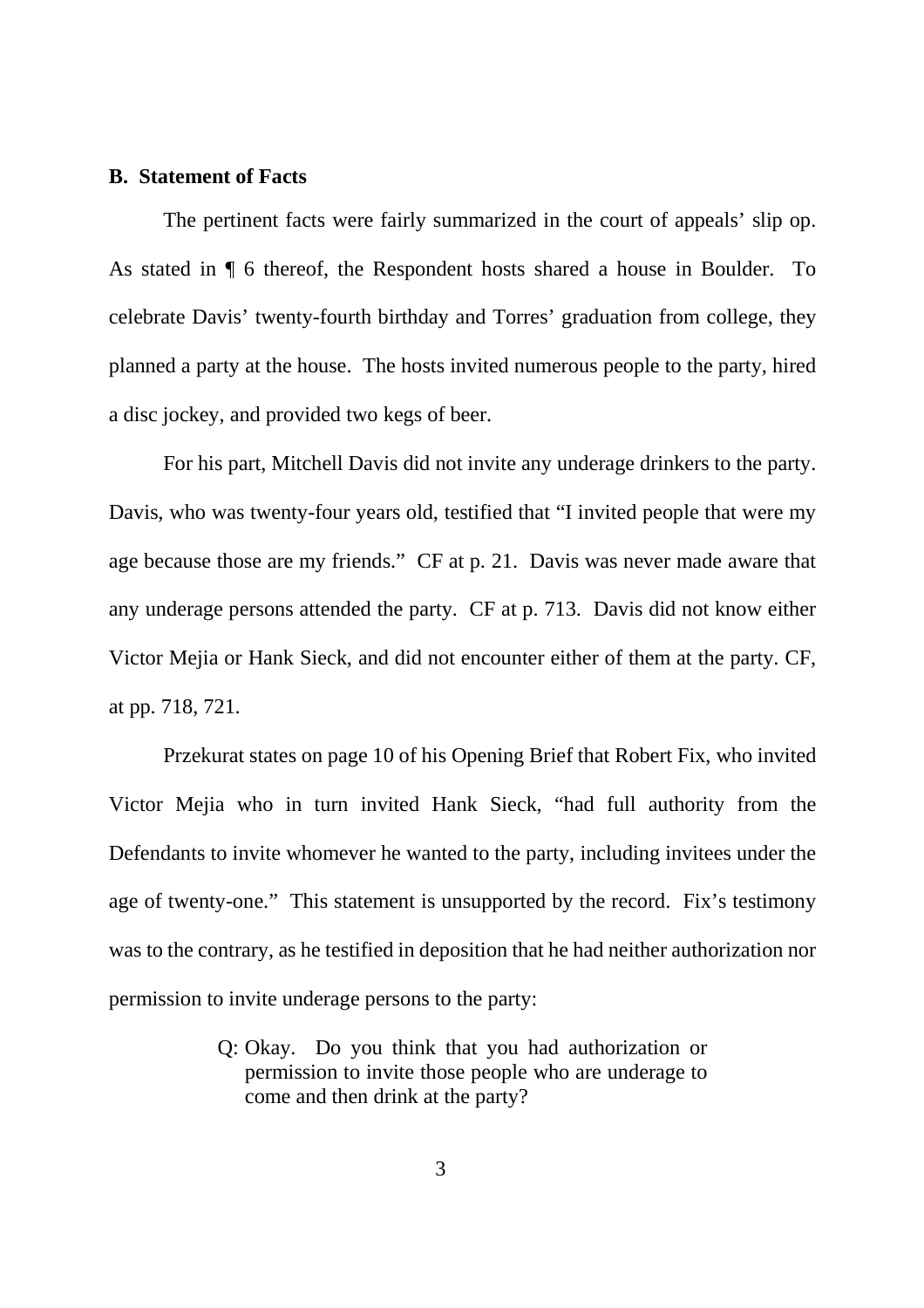A: No.

CF at p. 989. For his part, Mitchell Davis gave no authority to Robert Fix or anyone else to invite underage persons to the party. CF at 712. Nor was Davis ever made aware that any of the attendees were underage. CF at 713.

The Court of Appeals' slip. op. noted Przekurat's position to be that the hosts knew they were hosting an "open" party and provided a venue to underage guests, including Sieck, to drink indiscriminately. After noting this position, the Court of Appeals went on to conclude that "because the summary judgement record does not support Przekurat's contention, we reject it." Slip op.,  $\llbracket 30$ .

Przekurat has neither sought nor been granted certiorari review of the court of appeals' recitation of the relevant facts. Przekurat has also not challenged through its Petition of Certiorari the court of appeals' determination that there was insufficient circumstantial evidence to establish the Defendants had any reason to know Sieck was underage, since there was no evidence that Sieck appeared to be less than twenty-one. We can therefore accept for purposes of addressing the issue under review that Davis did not invite Hack Sieck to the party, did not encounter Sieck at the party and did not know that underage persons were in attendance.

In granting the Petition for Certiorari, this Court framed the issue as one of whether the court of appeals negated the duty imposed by H.B. 05-1183 upon social hosts not to provide "a place" for underage drinking where the hosts threw a party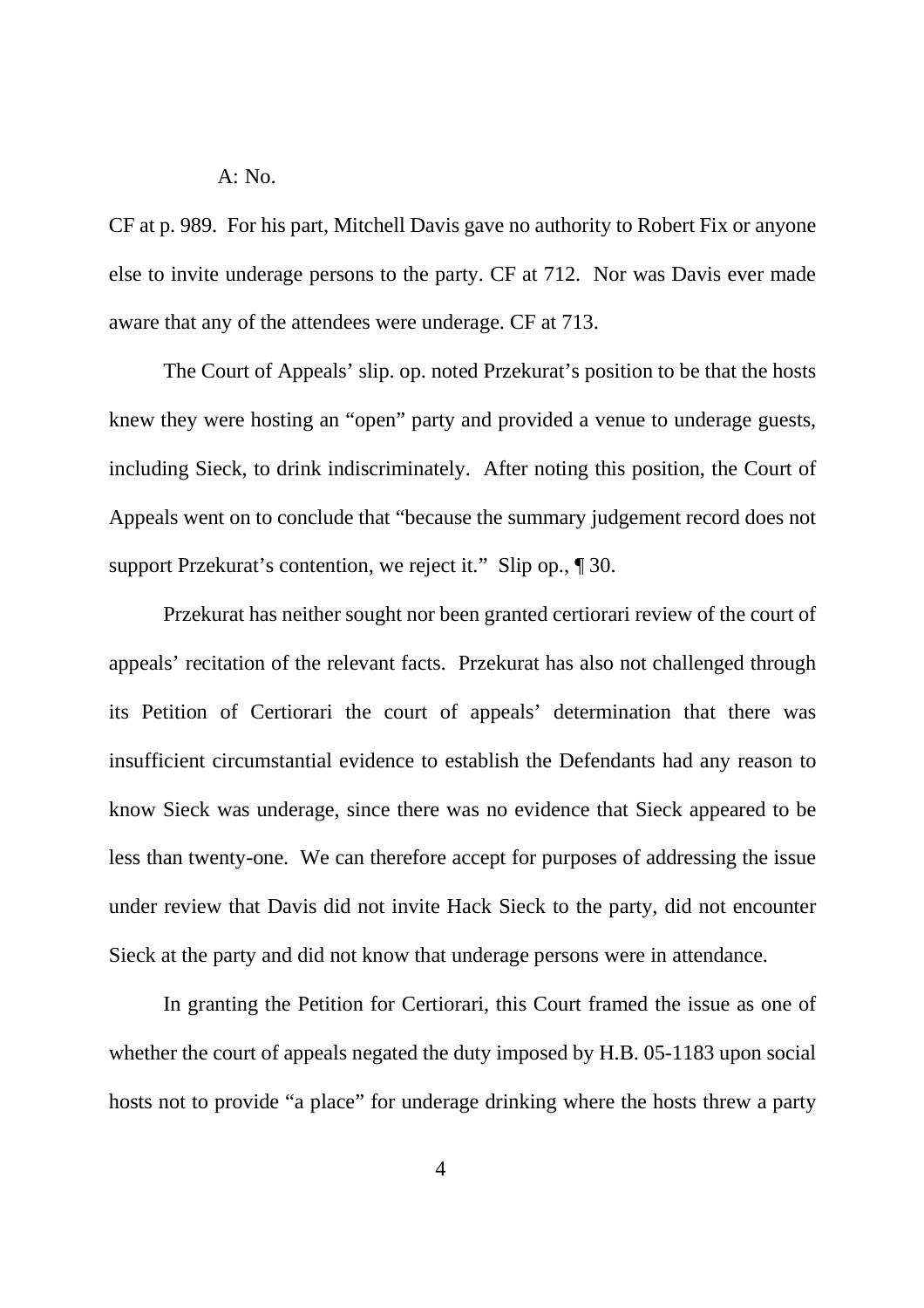and opened the venue to anyone of any age by requiring "actual knowledge" of a specific guest's age. Respondent Davis respectfully submits that the issue as framed assumes facts which do not apply to him, and which the court of appeals rejected as unsupported by the record. The record establishes that Respondent Davis did not open the venue to anyone of any age – rather, he only invited persons who he knew to be over twenty-one, and he did not provide license to any else to invite underage persons to the party.

# **III. SUMMARY OF ARGUMENT**

The Court of Appeals followed established precedent in interpreting C.R.S. § 12-47-801 (4)(a)(I) to mean that the word "knowingly" applies to both the act of providing a place for a person to consume alcoholic beverage as well as to the age of the drinker. This interpretation is consistent with that employed in *Dickman v. Jackalope, Inc.*, 870 P.2d 1261 (Colo. App. 1994), a decision of which the legislature was aware when it passed the 2005 amendments to the Colorado Dram Shop Act.

There is nothing contained within House Bill 05-1183's legislature history to suggest a legislative intent to restrict application of the word "knowingly" to just the act of providing an underage person a place to drink. The "loophole" intended to be closed by the 2005 amendments was that implicated by a social host who knowingly allows persons whom the host knows to be underage to drink on the host's premises. The legislative history contains no mention of imposing liability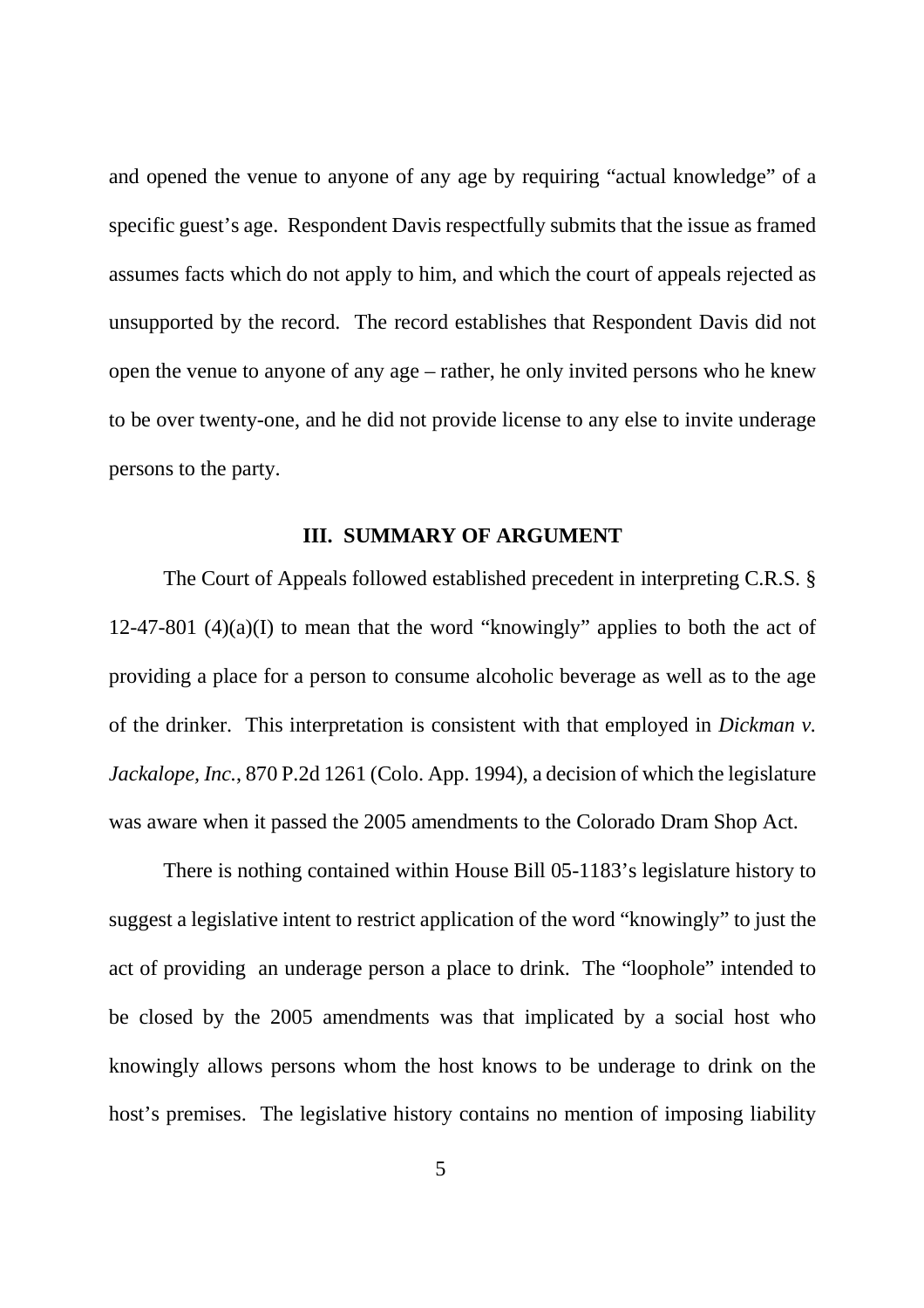upon a host who unwittingly allows a place for a person to drink whom the host has no reason to believe is underage.

The Court of Appeals' interpretation does not frustrate the intended purpose of House Bill 05-1183. Under the court of appeals' rationale, a social host's knowledge that a drinker is underage can be established through circumstantial evidence; that is, a social host may be found liable if the host allows a person to drink on the host's premises if the drinker appears to be less than twenty-one, or there are other surrounding circumstances which would indicate to the host that the drinker is underage. The Court of Appeals properly affirmed summary judgment in favor of Respondent Mitchell Davis because Davis did not invite any underage persons to the party, and the record contains no circumstantial evidence to suggest that Davis ever encountered Hank Sieck, much less that Davis had any reason to consider Sieck to be under twenty-one.

### **IV. ARGUMENT**

## **A. Standard of review and preservation of the issue in the record.**

Respondent Davis agrees that the issue upon review, which involves statutory interpretation, present a question of law subject to de novo review.

Respondent Davis further agrees that Petitioner preserved the issue through its briefing on the Respondents' motions for summary judgment.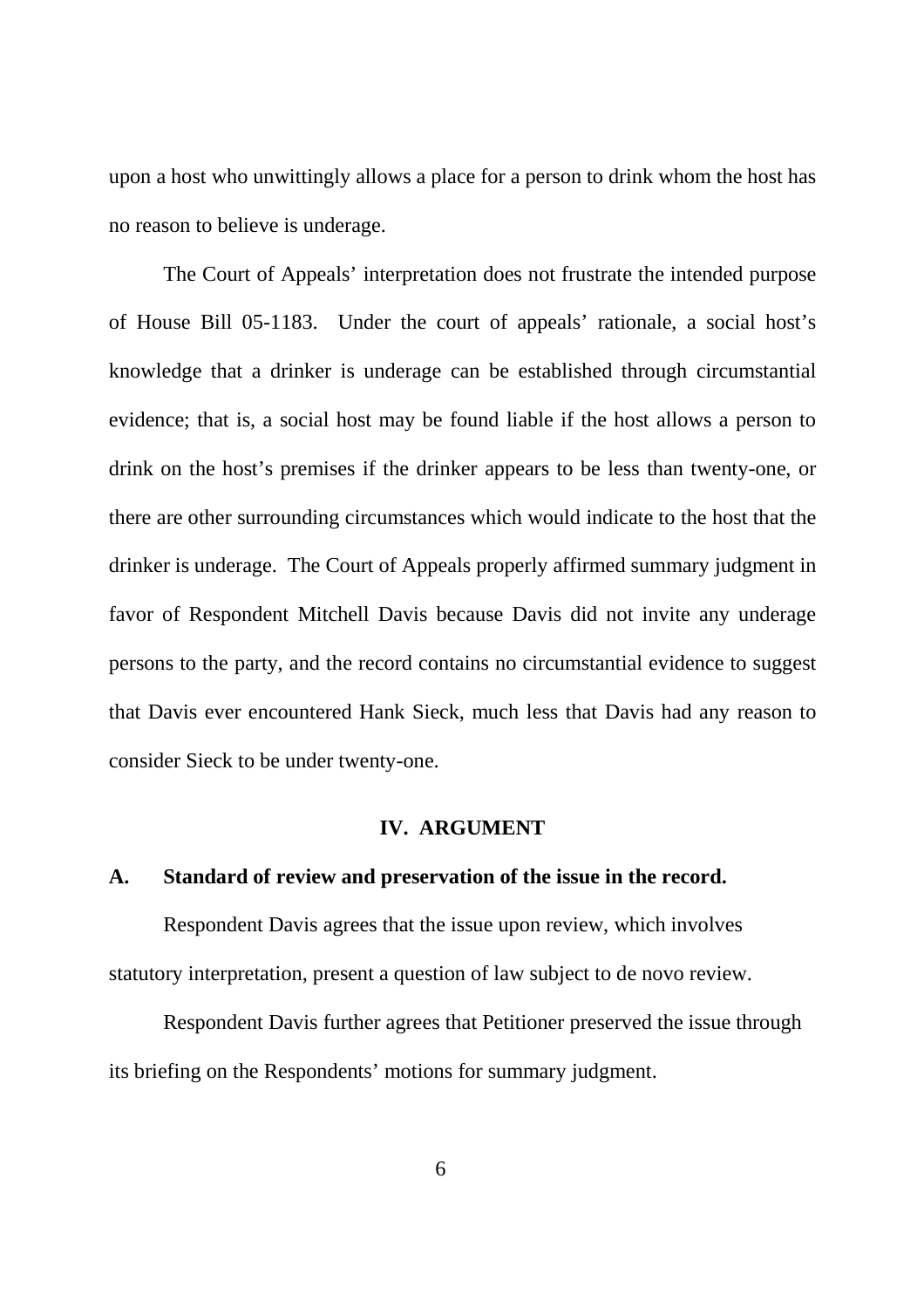# **B. The Court of Appeals appropriately interpreted C.R.S. § 12-47-801 in accordance with prior legal precedent and accepted principles of statutory construction.**

Respondent Davis agrees with Plaintiff's premise that the 2005 amendments to the Colorado Dram Shop Act expanded the scope of social host liability. The court of appeals recognized as much in ¶28 of its slip opinion. Prior to the 2005 amendments, social host liability was limited to only those hosts who willfully and knowingly served alcoholic beverage to a person under the age of twenty-one years. The 2005 amendments not only deleted "willfully" from the equation, they also added language imposing liability for knowingly providing a person under the age of twenty-one a place to consume an alcoholic beverage.

The circumstances addressed in *Forrest v. Lorrigan*, 833 P.2d 873 (Colo. App. 1992) provides an example of the manner in which the 2005 amendments expanded the scope of social host liability. In *Forrest*, a mother not only permitted her 18-year old daughter to host a party in her home at which the mother was aware alcohol was to be served, but also actually assisted her daughter to procure the alcohol. The mother was held to have no social host dram shop liability for an ensuing car accident caused by an under-age drinker at the party, since the mother did not actually serve any alcohol to the guests. Under the then-existent version of the dram shop statute, the mother's limited role exculpated her from social host liability. However, under the 2005 amendments, the mother could indeed be found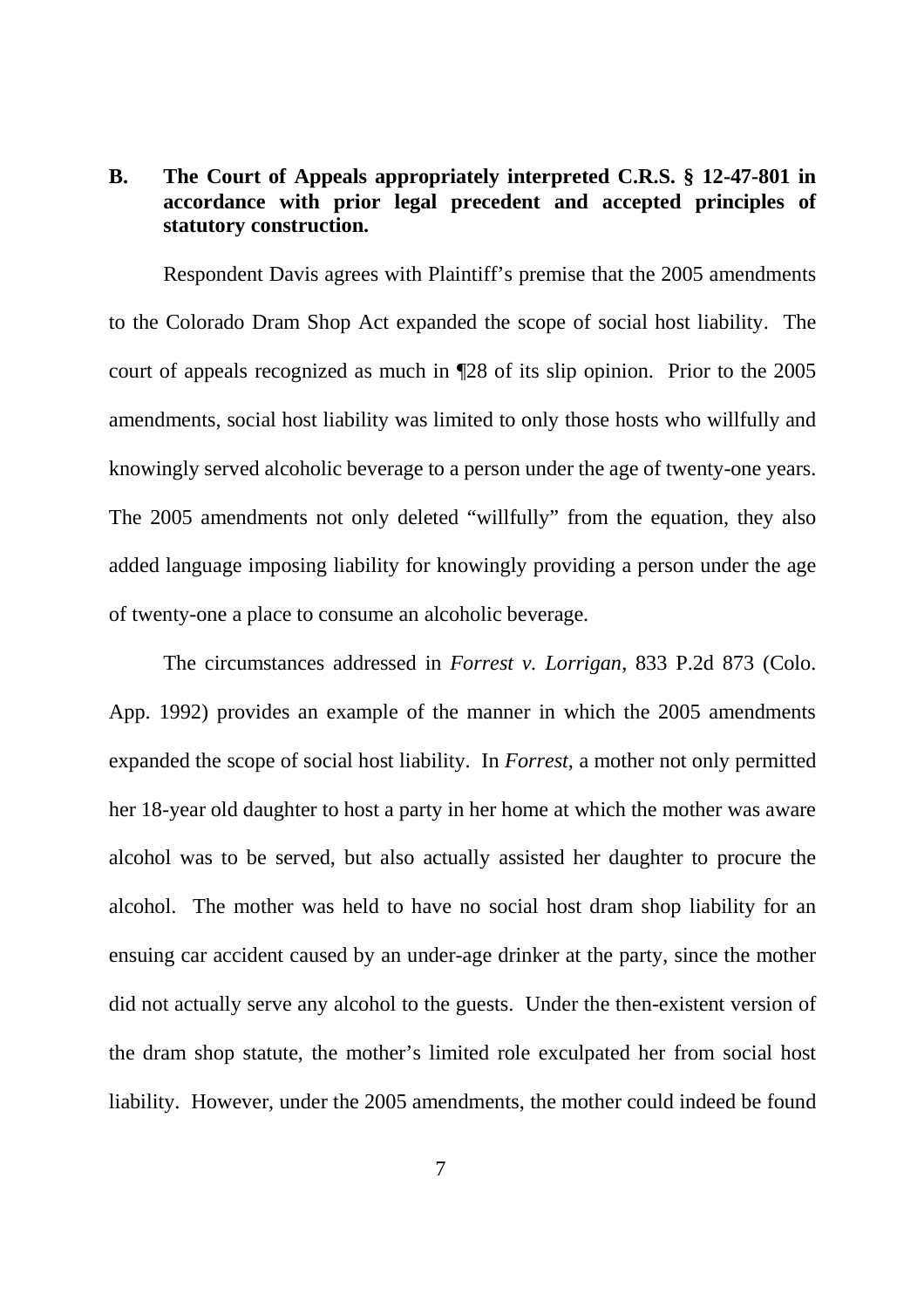liable, since she was aware she was permitting under-age friends of her daughter to drink in her home.

Petitioner's Opening Brief cites repeatedly to the legislature's intent to close the "loophole" made apparent by *Forrest*. Davis agrees this was indeed the legislative intent. However, the "loophole" being addressed was the situation typified by *Forres*t wherein a person allows alcohol to be served on their premises to guests whom the social host knows to be underage. The 2005 amendments closed this loophole by imposing statutory social host liability upon those who provide a place for under-age persons to drink, knowing that the persons are indeed underage.

The "loophole" presented by *Forrest* is different than the issue presented here. In this instance, unlike *Forrest*, Plaintiff presented no evidence that Davis, or for that matter any other Respondents knew Sieck to be underage. Nor was there any circumstantial evidence in such regard, as Przekurat presented no evidence that the twenty-year-old Sieck appeared to be obviously underage. court of appeals' slip op., ¶37.

The question presented, then, is not one of whether the 2005 amendments expanded social host liability. Rather, the question presented is the extent to which the amendments expanded social host liability – specifically, whether a plaintiff must prove that the social host defendant knew that the person who consumed alcohol at their place was under the age of twenty-one.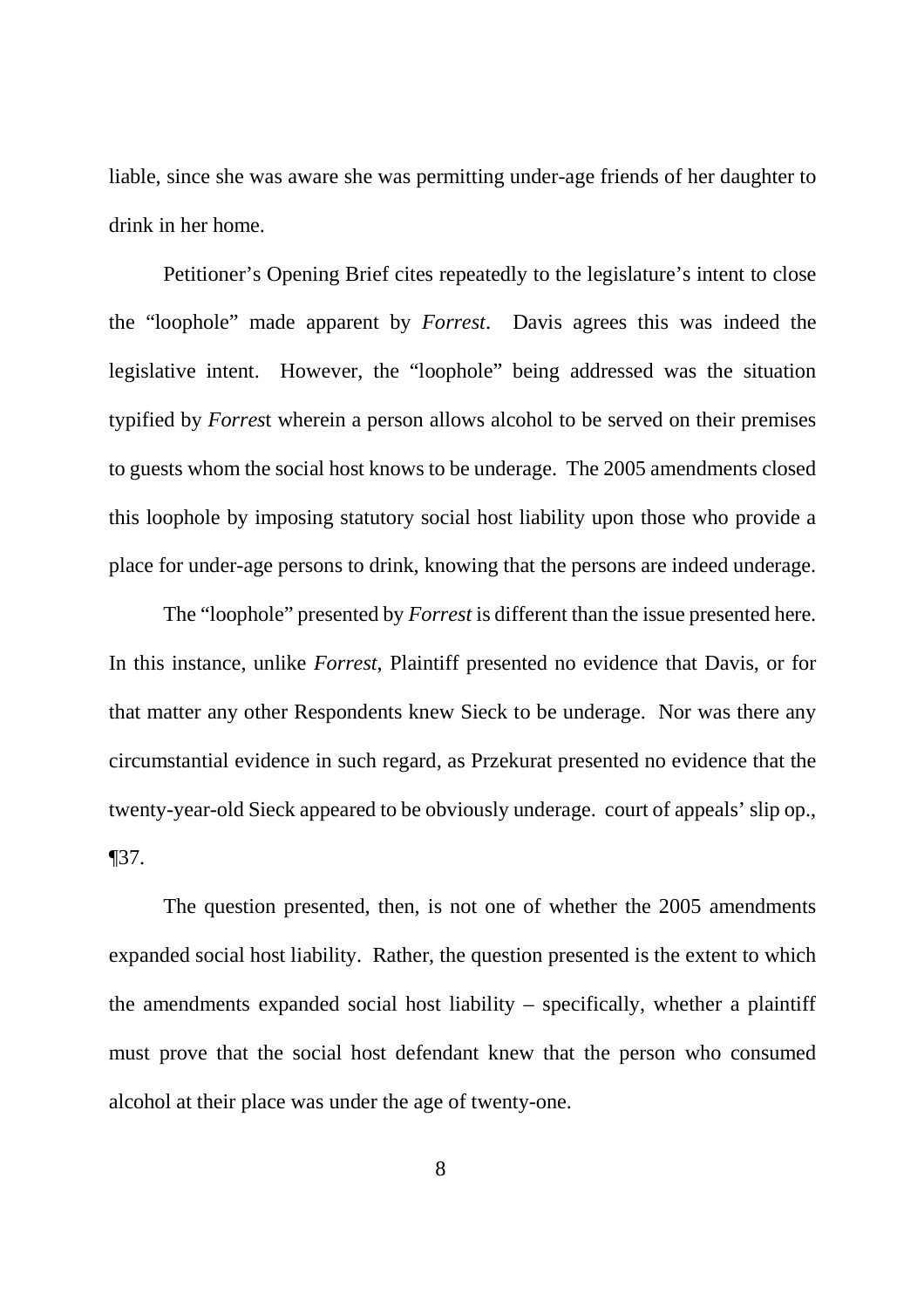The Court of Appeals appropriately looked to *Dickman v. Jackalope, Inc.*, 870 P.2d 1261 (Colo. App. 1994) for guidance in answering this question. After all, *Dickman* was decided in advance of the 2005 amendments, such that legislature was presumed to be aware of such decision in framing the 2005 amendments. *Dickman* also addressed an analogous situation to that presented here, in that it addressed the meaning of the elements of liability against a licensee which "willfully and knowingly sold or served any alcohol beverage to such person who was under the age of twenty-one years or who was visibly intoxicated." The specific question addressed in *Dickman* was whether a plaintiff must prove the liquor licensee knew the person to whom it served alcohol was under the age of twenty-one. In *Dickman*, the Court of Appeals applied the rule that when a criminal statute proscribes a culpable mental state, that mental state applies to every element of the offense unless the statute provides otherwise. Hence, to prove liability against the licensee, a plaintiff must prove not only that the licensee knowingly served a person who happens to have been underage, but also that the licensee knew the person served to be under twenty-one.

Przekurat argues that the court of appeals should not have looked at *Dickman* for guidance, given that *Dickman* was decided in the differing context of a liquor licensee's liability. Yet Przekurat's argument begs the issue. While liquor licensee liability and social host liability involve different elements, they both employ a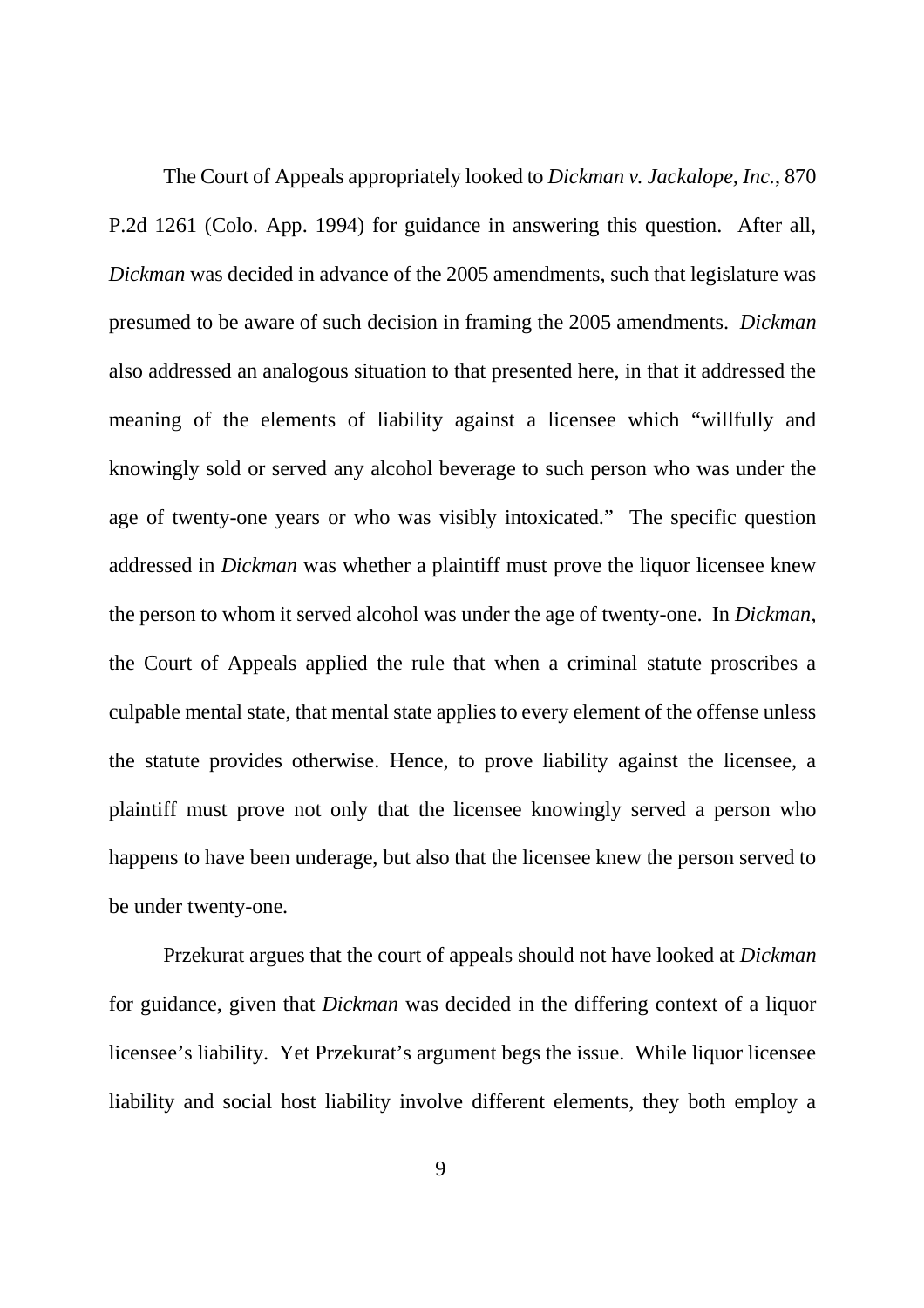threshold "knowingly" scienter element. A liquor licensee is liable if it knowingly serves a person who is under the age of twenty-one, while a social host is liable if the host knowingly provides a person under the age of twenty-one a place to consume an alcoholic beverage. The question open to interpretation remains the same for both – i.e., does the "knowingly" modifier require that the liquor licensee, or alternatively the social host, know the person consuming alcohol on their premises is under twenty-one? There is no reason why that question should be answered differently for social hosts than it is for liquor licensees. Hence, the fact that the legislature is presumed to have known of the construction of the statute in *Dickman* means that *Dickman* is indeed instructive on this particular issue, and the court of appeals had good cause to place reliance upon *Dickman* in deciding the corresponding issue with respect to social host liability in this instance.

# **C. Legislative history provides no guidance as to legislative intent regarding the issue presented.**

Given that the court of appeals' decision here is indeed consistent with that in *Dickman*, we must then look to whether there is anything stated within the wording of the 2005 amendments, or in the legislative history, which indicates a different legislative intent. In other words, is there anything within the statute or the legislative history which suggests a social host is to be found liable even though the social host was unaware that the person drinking at their premises was underage?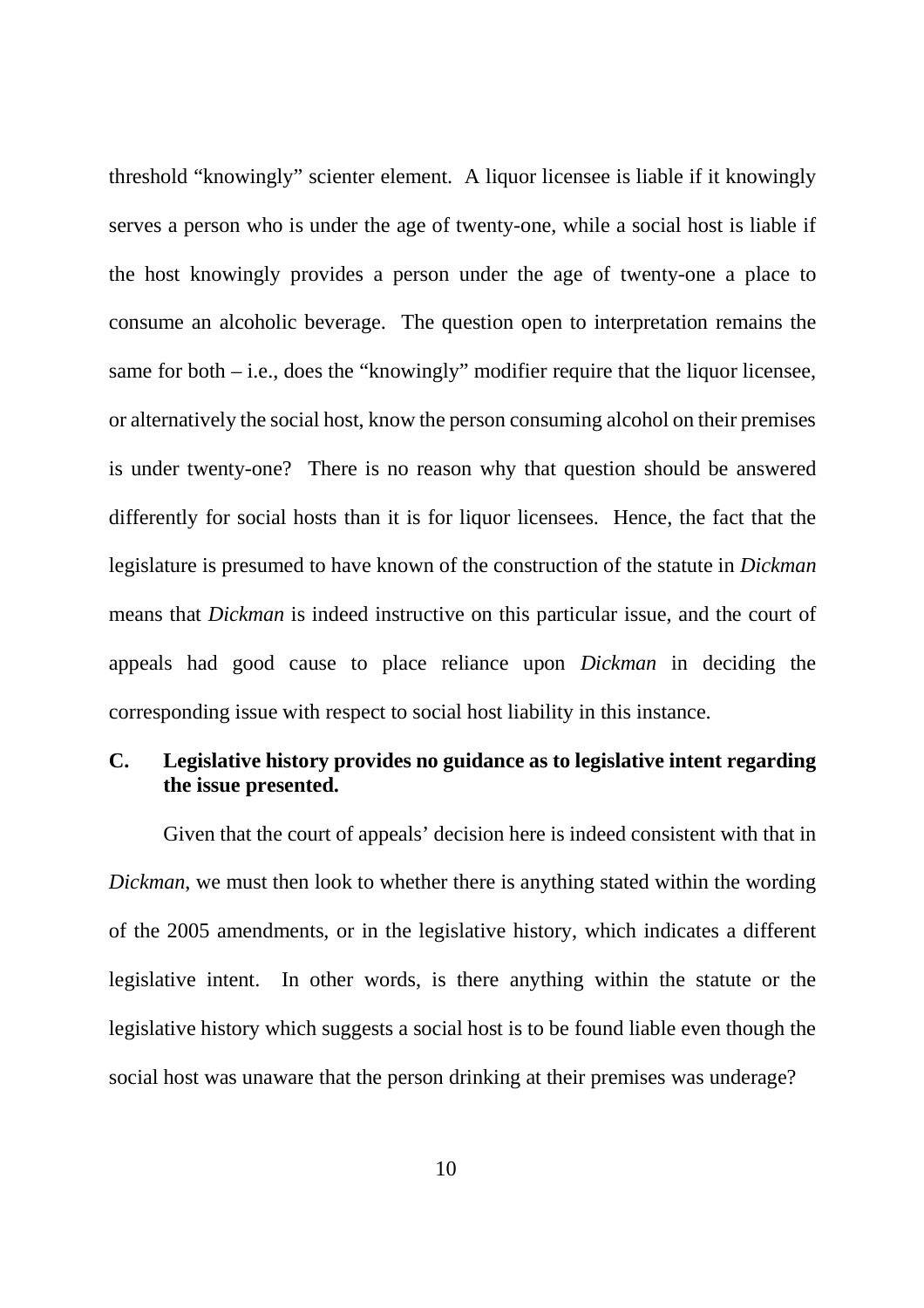Davis submits the statute and legislative history are both silent on this issue. Neither the legislative declaration in House Bill 05-1183, nor the legislative history contained in the record, make mention of any kind as to whether liability is to be imposed against a social host even though the social host was unaware that the person drinking on their premises was underage.

The competent legislative history is found in the transcribed hearing testimony excerpts found at pages 1147 – 1155 of the Record. These excerpts are replete with comments regarding the intent of the 2005 amendments to impose liability upon not only those who knowingly serve alcohol to minors, but also upon those who knowingly provide a place for underage persons to drink. However, none of the testimony, whether provided by bill sponsor Representative Paccione or otherwise, speaks to whether the legislature intended to extend such liability to those who are unaware that the persons whom they are allowing to drink on the premises are underage. Stated another way, the legislative history is altogether silent as to whether the "knowingly" element applies to both the act of providing a place to drink as well as to the age of the drinker. In the absence of useful legislative history, we are left to discern the legislative intent from the terms of the statute itself, with the guidance of past legal decisions addressing similar statutory schemes. This is precisely how the court of appeals proceeded.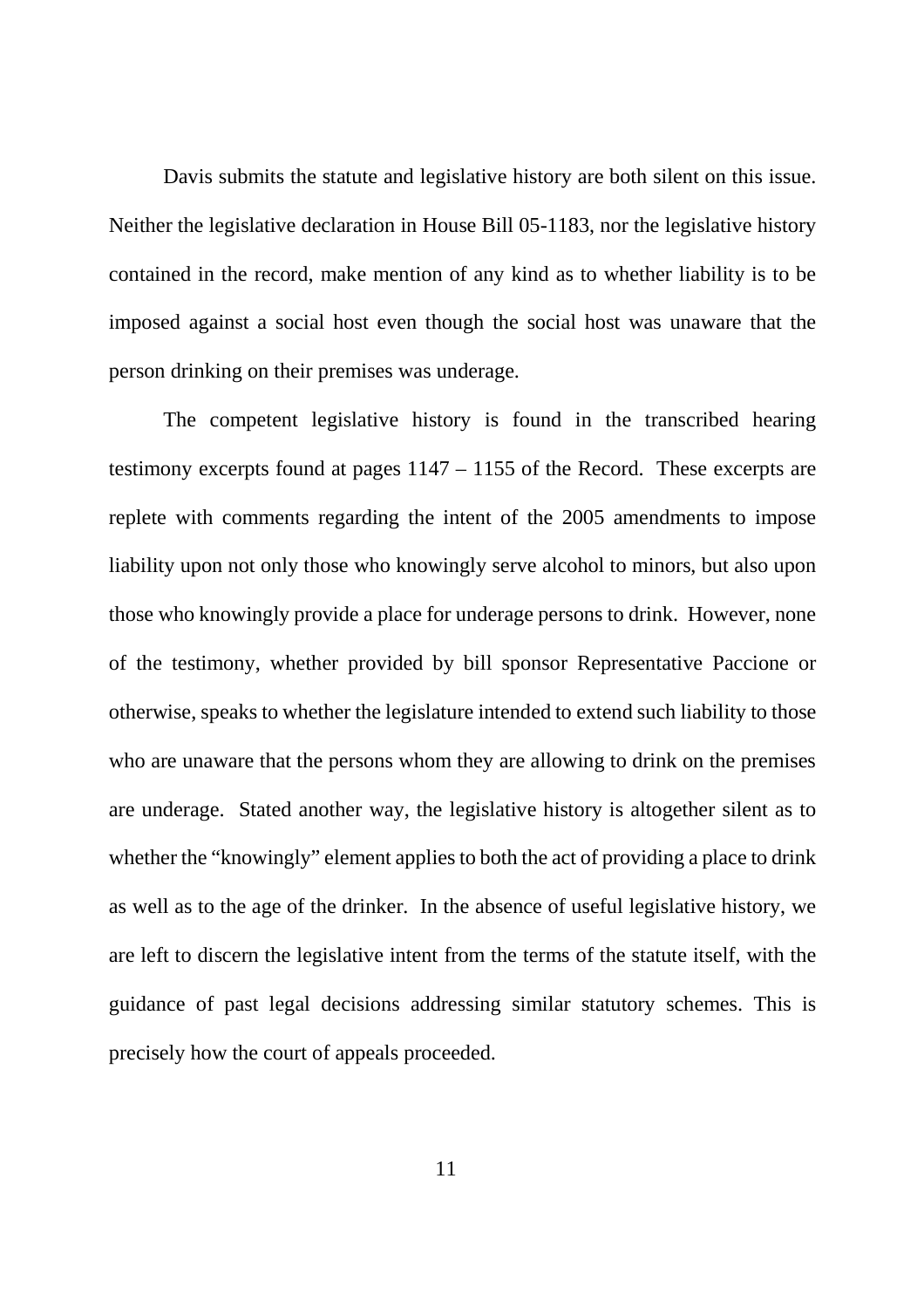Petitioners did rely before the trial court upon an affidavit submitted by Representative Paccione, but the court of appeals quite rightly disregarded the affidavit, upon grounds that a sponsor's stated personal view as to what the legislature intended is not competent evidence to determine judicial intent. *See Bread Political Action Comm. v. Fed. Election Comm'n*, 455 U.S. 577, 582 n. 3 (1982). Representative Paccione may well have thought the house bill amendment would serve to impose liability against a social host who unwittingly allowed a minor to drink on the host's premises, but that is not the way the bill was written as passed by the legislature.

# **D. The Court of Appeals' interpretation furthers, and does not negate the duty created by the 2005 amendments.**

Accepting the expansive interpretation advocated by Przekurat would result in creating greater obligations upon a social host beyond those contemplated by the 2005 amendments. Under the particular facts of this case – wherein Mitchell Davis did not invite any underage persons to the party, never met Hank Sieck, and received no indication that Sieck appeared to be underage – the only way Davis would have become aware Sieck was underage would have been if the hosts were to require all attendees to show their driver's license at the door. Presumably, the legislature could impose such a requirement upon social hosts, but it has not done so to this point. Absent such a specific legislative prescription, no such obligation should be read into the statute by judicial fiat.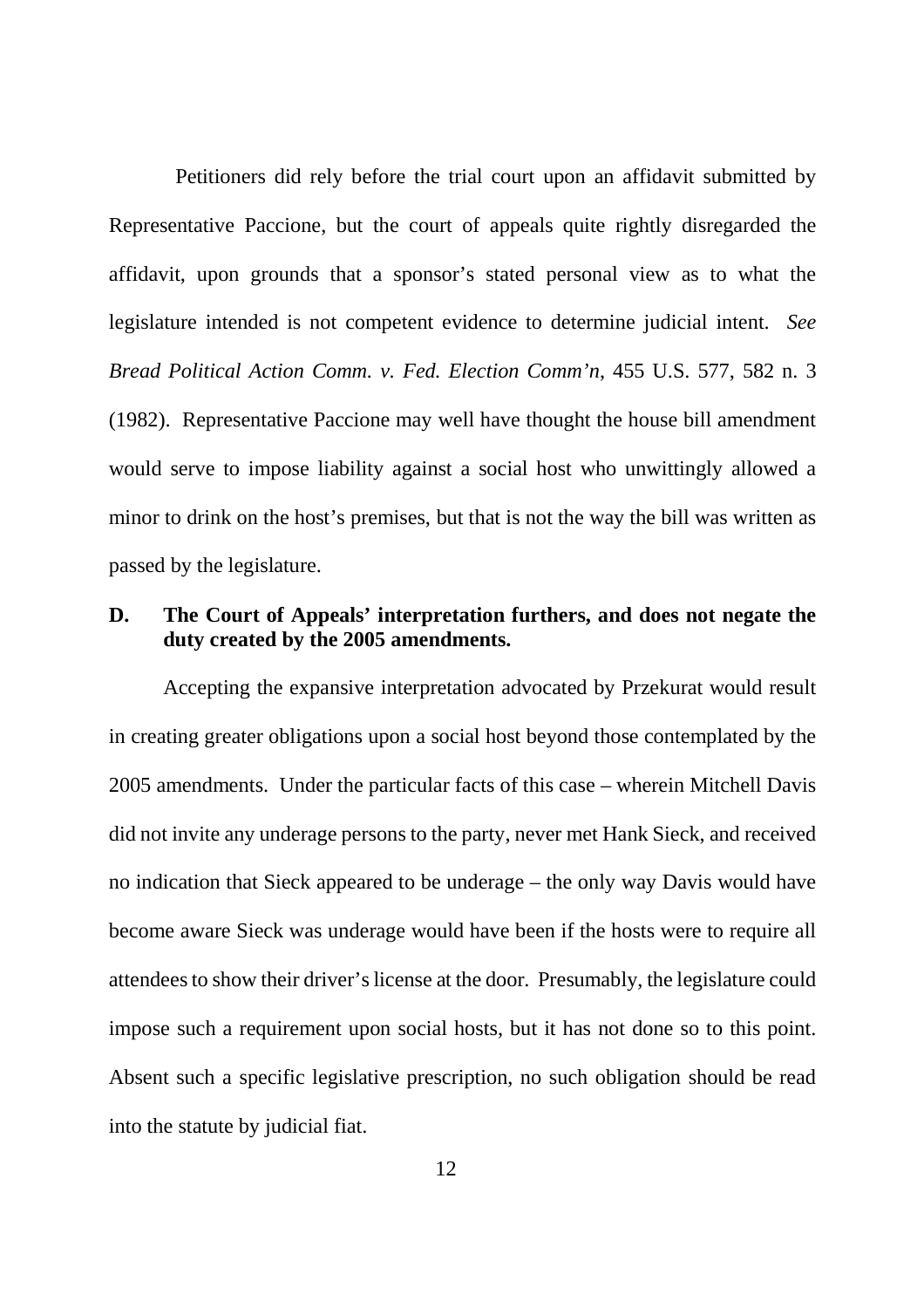Davis disagrees with Petitioners' and Amicus CTLA's stated premise that the court of appeals' decision would encourage social hosts to turn a blind eye to the apparent youthfulness of a person attending the host's party. On the contrary, the court of appeals acknowledged that a defendant social host's awareness that a drinker is underage can be established through circumstantial evidence. If a host allows alcohol to be served to a person who visibly appears to be underage – or does so under circumstances wherein the youthfulness of the attendees would be otherwise apparent, such as at a high school graduation party – then a plaintiff could establish the defendant social host's awareness of the drinker's tender age through such circumstantial evidence.

The ability to establish the "knowingly" element through circumstantial evidence is precisely why Przekurat's stated example of parents placing margaritas in Dixie cups at a sandbox piñata birthday party is off point. Under that example, the offending parent's awareness that they were providing alcohol to underage persons would be easily demonstrated through circumstantial evidence, thereby imposing social host liability upon such wayward parents. The same would hold true with regard to a teen-age party, wherein the youth of the drinkers would be apparent from their appearance or other circumstances. The parade of horribles envisioned by Petitioner and Amicus CTLA is more imagined than real, since the ability to establish a social host's knowledge that a guest is underage through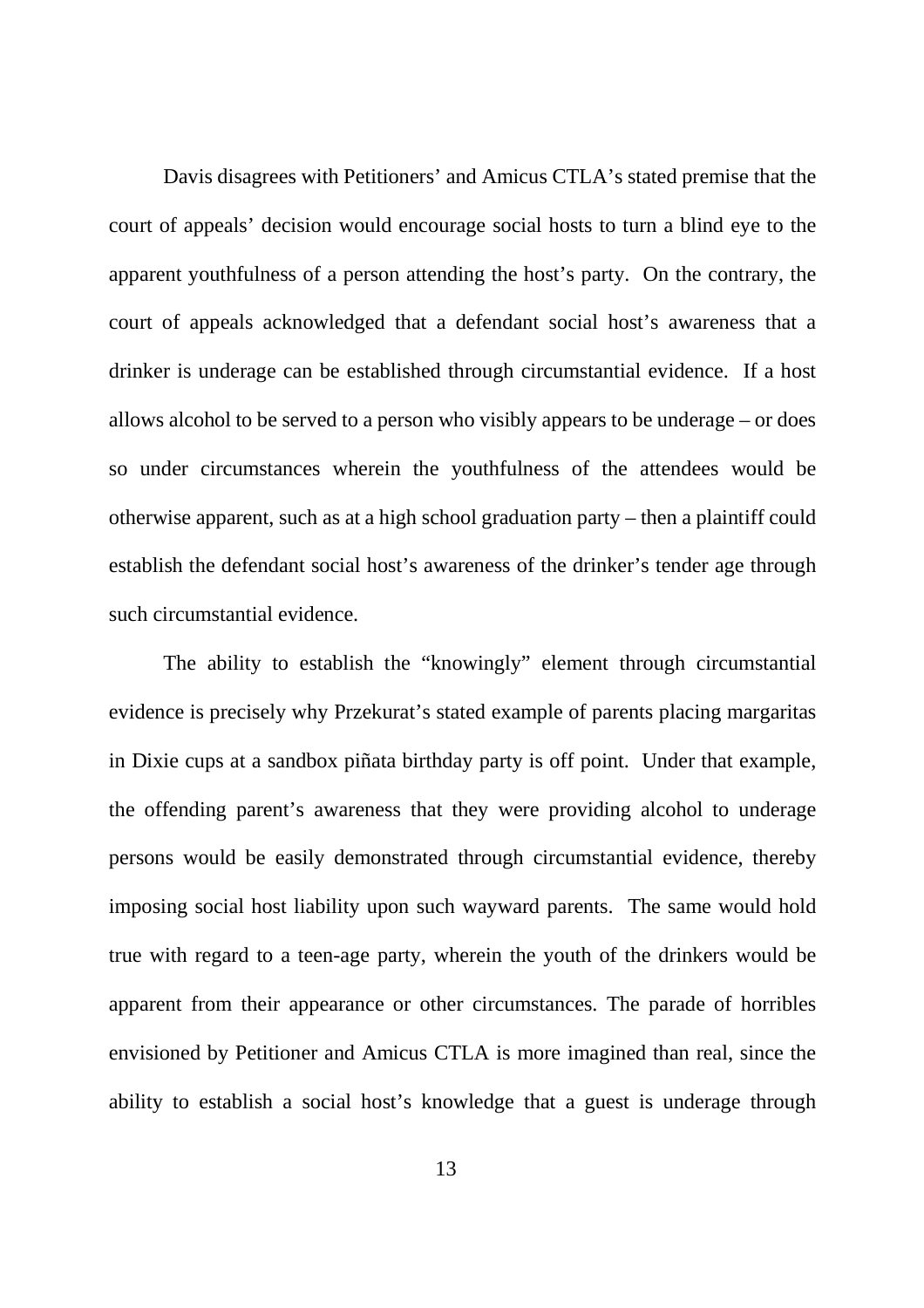circumstantial evidence provides a mechanism to impose liability upon a host who blindly presumes a guest drinker is of age despite the presence of apparent indicators to the contrary.

Whether there is sufficient circumstantial evidence to demonstrate a host's awareness that the drinker is underage is a fact-specific exercise. Again, Przekurat has not challenged through his Petition for Certiorari the court of appeals' determination that no such circumstantial evidence was presented in the record, and such is not a stated basis for the present appeal. Respondent Davis submits this case is less about debating the societal goals of preventing underage drinking, and more about Petitioner's inability to meet his burden of proof. The parties agree the 2005 amendments were intended to impose liability upon social hosts who allow alcohol to be served to those whom the hosts know – whether directly or circumstantially – to be under twenty-one. Summary judgment was affirmed not because Petitioner was denied an opportunity to prove that Respondents, or each of them were aware of circumstances as would indicate to them that they were permitting under-age drinkers to be served. Rather, summary judgment was affirmed because the factual record did not provide any indication that Respondents had information to show that Sieck, or for that matter any other attendees, were underage.

The ability to prove actual knowledge through circumstantial evidence also speaks to this Court's apparent concern that H.B. 05-1183 not be interpreted in such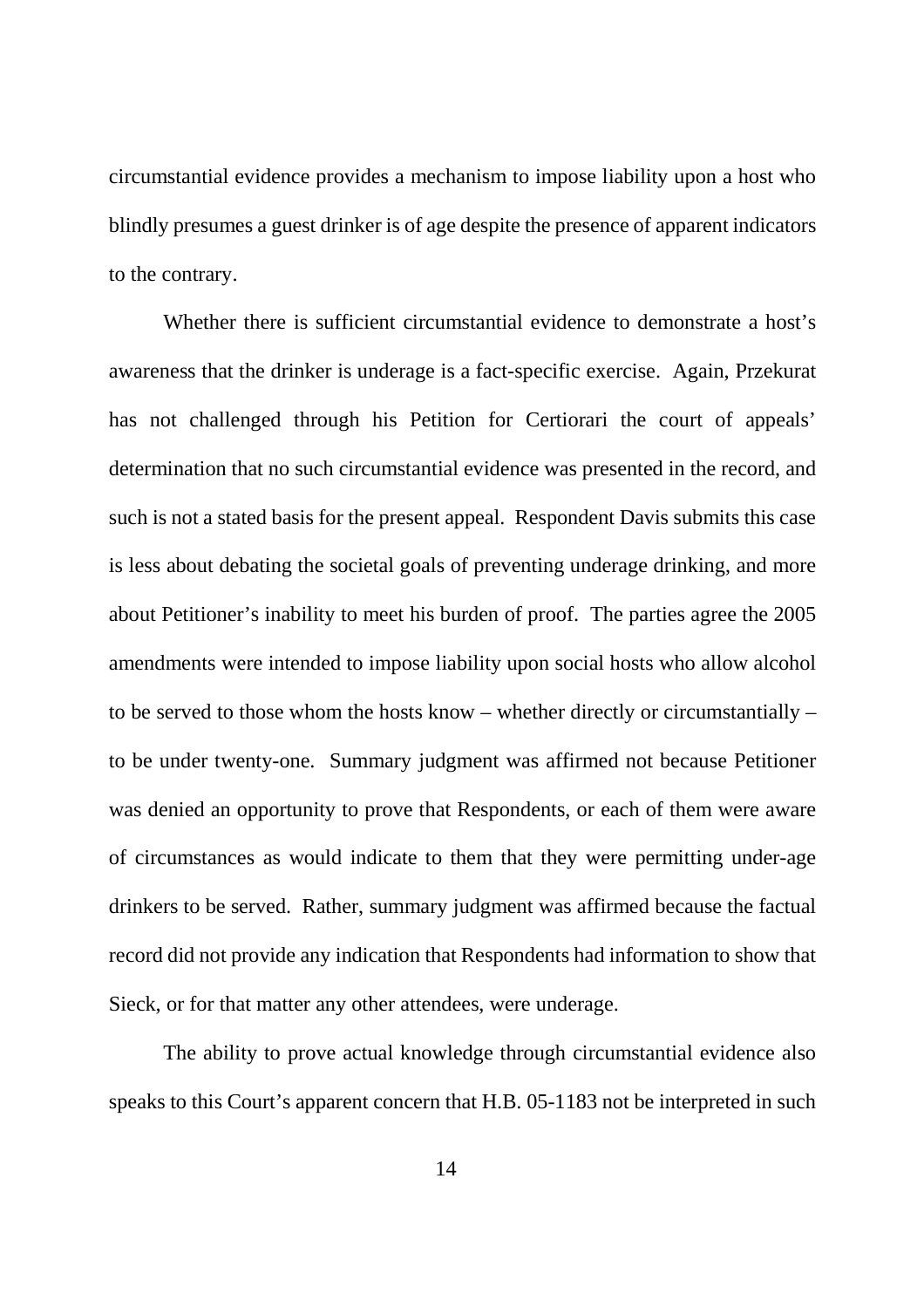a fashion as to encourage persons to hold a party with alcoholic beverages "open to anyone of any age." Respondent Davis submits that the court of appeals' opinion does not provide for such a lax standard for social host liability. Under the court of appeal's analysis, if a host were to open a party to anyone of any age, and circumstances thereafter establish that the social host would have been aware of the presence of underage drinkers – whether by virtue of youthful appearance or knowledge of other indications of age (by way of example, friends of a host's 18 year-old daughter) – then the Dram Shop Act as interpreted by the court of appeals would still impose liability upon the offending host. In short, the court of appeals' analysis allows for imposition of liability against those expressly targeted for liability under House Bill 05-1183, while protecting others who fall outside of the ambit of social host liability. The court of appeals affirmed summary judgment because it found the record did not establish that persons "of any age" were welcome to attend.

We should not lose sight of the fact that the court of appeals did not discern sufficient circumstantial evidence in the record to support an inference that any of the Respondents – and most certainly not Respondent Davis – had reason to be aware that Sieck was at their party, much less that Sieck was underage. Again, should the legislature wish to prescribe an obligation on the part of social hosts to "card" party attendees – and by doing so, effectively equate social host dram shop liability with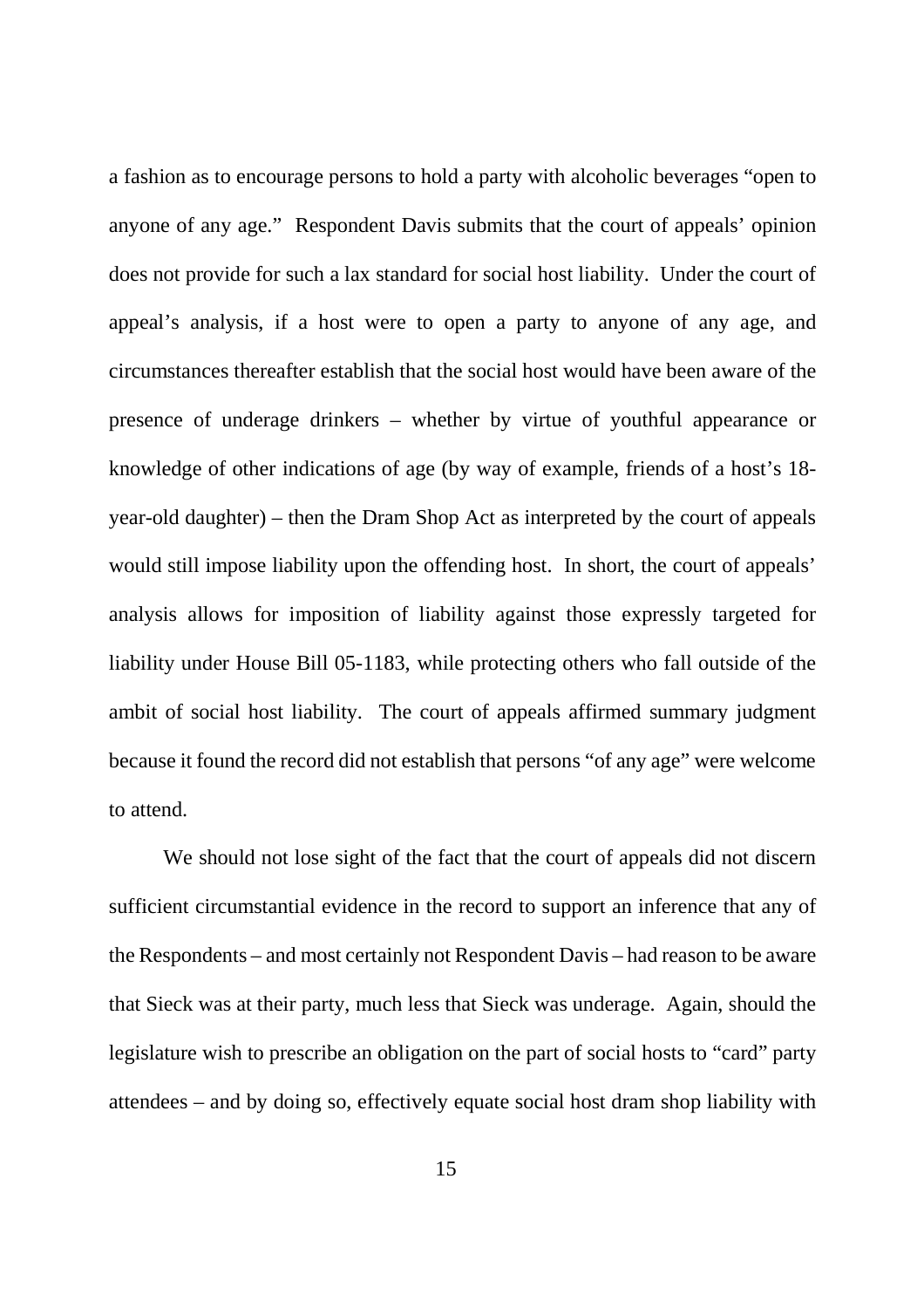that of liquor licensee liability – it may well have the authority to do so, but has not yet taken that step.

In pages 13-14 of its Brief, Amicus CTLA acknowledged the need to balance society's interest in holding social hosts responsible for preventing needless injury with the concomitant interest in controlling the scope of a person's liability for a third-party's actions. Respondent Davis submits the court of appeals' opinion strikes the appropriate balance by upholding the 2005 amendments' stated purpose of holding accountable those who serve alcohol to those whom the host is proven (by direct or circumstantial evidence) to have been aware of the drinker's tender age, while refusing to expand social host liability beyond the parameters established by the statutory terms themselves.

It is alarming that Petitioner asks this Court to remand "for a trial on the merits limited to the issue of damages …." In effect, Petitioner advocates for strict liability. Amicus CTLA adopts a more nuanced approach, in citing with approval to other states' statutes which impose liability upon a host who allows a person to be served alcohol whom the host "knows or reasonably should know" to be less than twentyone. CTLA's argument calls for two responses. First, if the legislature had wished to establish a "knew or should have known" standard, then it could have done so, but chose not to. Second, the public policy behind imposing a "should have known standard" is still largely accomplished through the court of appeals' recognition that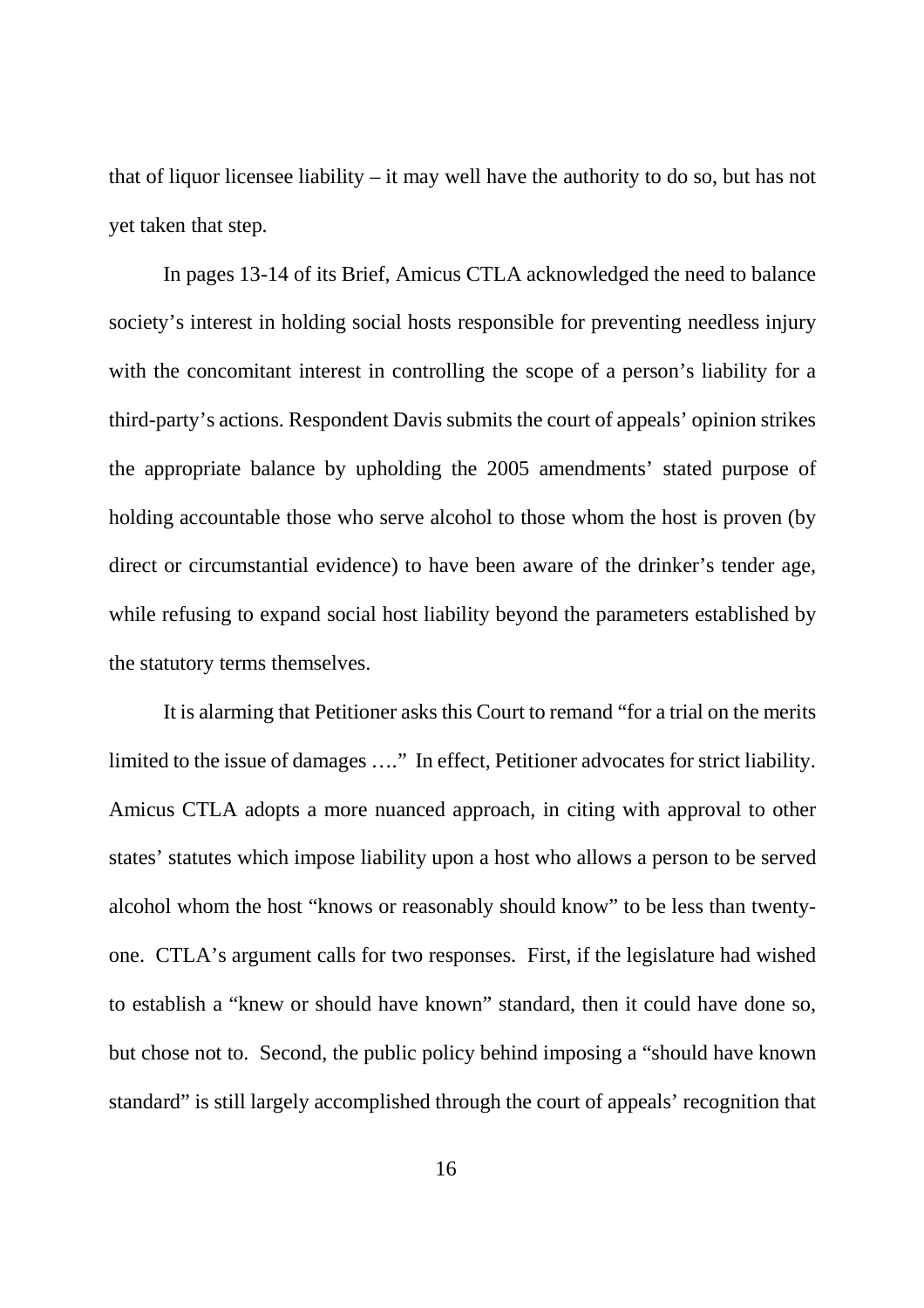"knowingly" can be established through circumstantial evidence. When it is apparent from the circumstances that a social guest is likely to be less than twentyone, then there is little practical difference between concluding the host "should have known" the drinker was underage and concluding that the host's awareness of the drinker's tender has been proven through circumstantial evidence.

### **V. CONCLUSION**

For the reasons expressed above, Respondent Mitchell Davis submits that the answer to the stated issue on appeal should be "no." The court of appeals did not negate the duty imposed by H.B. 05-1183, because H.B. 05-1183 did not impose a strict liability standard upon social hosts, nor impose an obligation to "card" guests commensurate with that owed by liquor licensees. Because Petitioner failed to present circumstantial evidence as would indicate to Respondents that Hank Sieck was underage, the court of appeals properly applied the elements of social host dram shop liability in affirming the summary judgment in Respondents' favor. Respondent Mitchell Davis accordingly requests this Court to uphold the court of appeals' decision and affirm the summary judgment entered in his favor.

Respectfully submitted this 4<sup>th</sup> day of January, 2018.

CAMPBELL, LATIOLAIS & AVERBACH, LLC *Original signature is on file at Campbell, Latiolais & Averbach, LLC, pursuant to C.R.C.P. 121 § 1-26*

By: *s/ Colin C. Campbell*